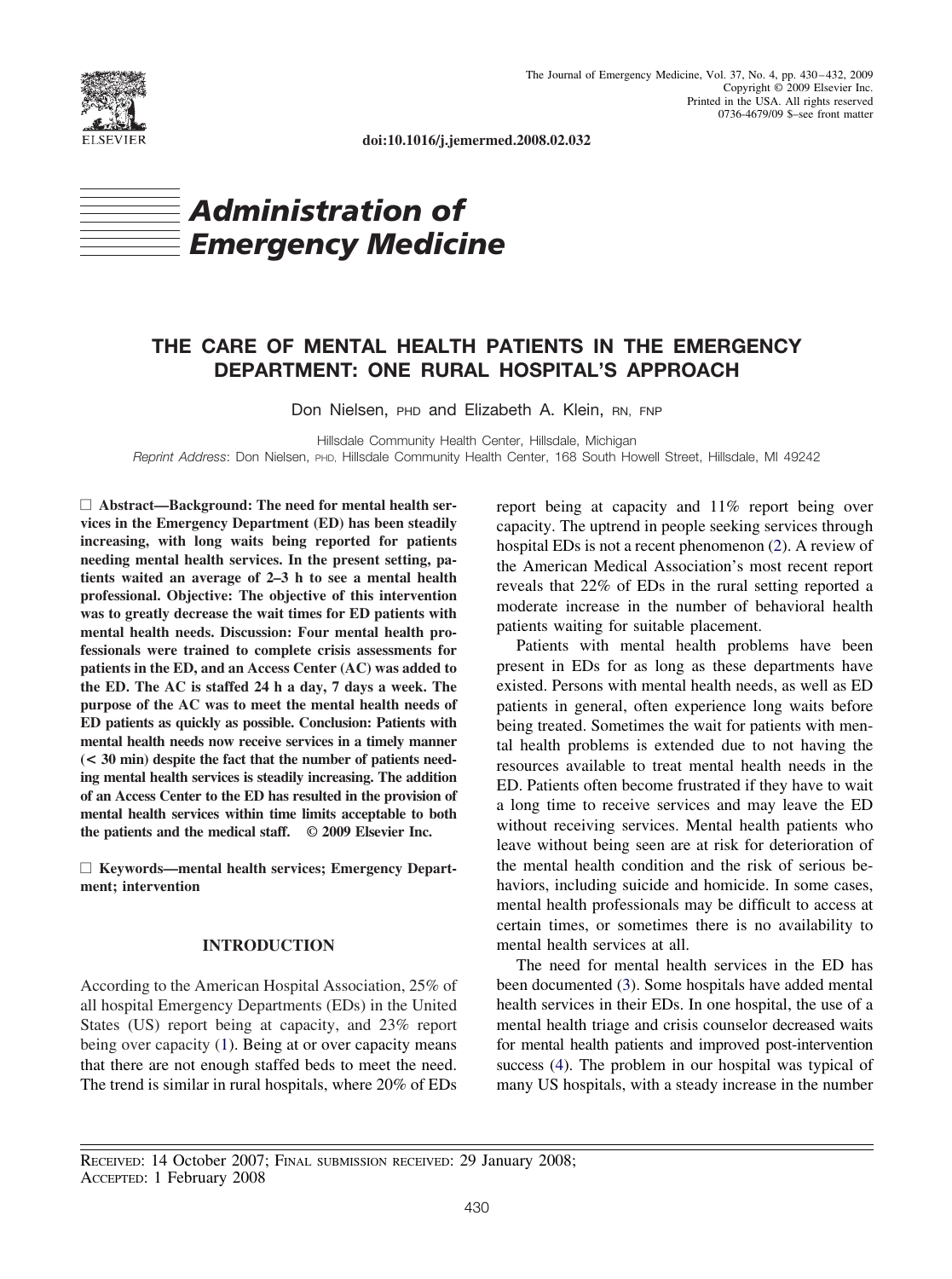of patients accessing ED services (including mental health patients) and long waits for patients needing mental health services. There are over 30,000 visits annually at our hospital, which is staffed with a physician, a physician assistant or nurse practitioner, and three nurses from 12:00 noon until 10:00 p.m. The remainder of the time it is staffed with a physician and two nurses. Under the previous system, patients appropriate for mental health services waited an average of 2–3 h before seeing a mental health professional, and quite often they were not seen at all.

#### **DISCUSSION**

#### *A Plan for Change*

The Michigan Mental Health Commission reported that the public mental health system needed to ensure access to services as quickly and accurately as possible [\(5\)](#page-2-0). In response to this need, a standards group was established as a partnership between the Michigan Department of Community Health and the Community Mental Health system. The standards group established an access system throughout the state to meet local individual need identification and response [\(6\)](#page-2-0). The local community mental health board worked with the Physician Supervisor of the ED, the Director of Nursing (DON) who oversees nursing in the hospital's ED, and the hospital's Director of Behavioral Health to establish an Access Center (AC) and to train local mental health professionals. The mental health professionals include two master's level social workers and two master's level mental health therapists. Funding for the implementation and ongoing operation of this program was provided through a contract with the local community mental health board. The contract covered the costs associated with training, AC

coverage by the four mental health professionals, and administrative supervision of the program.

The setting is in a rural hospital in south-central Michigan. To reduce the wait for services, an AC was opened in 2006 in the hospital's ED.

# *Plan Implementation*

An AC was established and four local mental health professionals were trained to complete standardized crisis assessments and referrals. Training of the mental health professional began in November 2005 and the AC began seeing patients in February 2006. The DON introduced the AC plan to the medical staff of the ED. In addition, the DON provided training to the medical staff about making referrals to the AC. The AC program management was assigned to the DON and the Director of Behavioral Health.

# *The Process*

The process of assessment and referral for a mental health patient is summarized in Figure 1. A patient can access services in one of three ways. The patient can come to the department as a "walk-in" to the AC and request an evaluation for mental health services. A patient can also be referred to the AC by a physician, an area human services agency, or a number of other local sources. With any of these methods, a triage nurse completes an assessment to determine the patient's needs. A patient may also receive services from the AC by presenting first to the ED with a need for medical treatment and a need for mental health services. Once the patient is determined medically stable, the physician refers the patient to the AC.

The AC is staffed 24 h a day, 7 days a week. Access Center workers are not actually on site at all times. One



Figure 1. Access Center referrals. UC=urgent care, ED=Emergency Department, AC=Access Center.